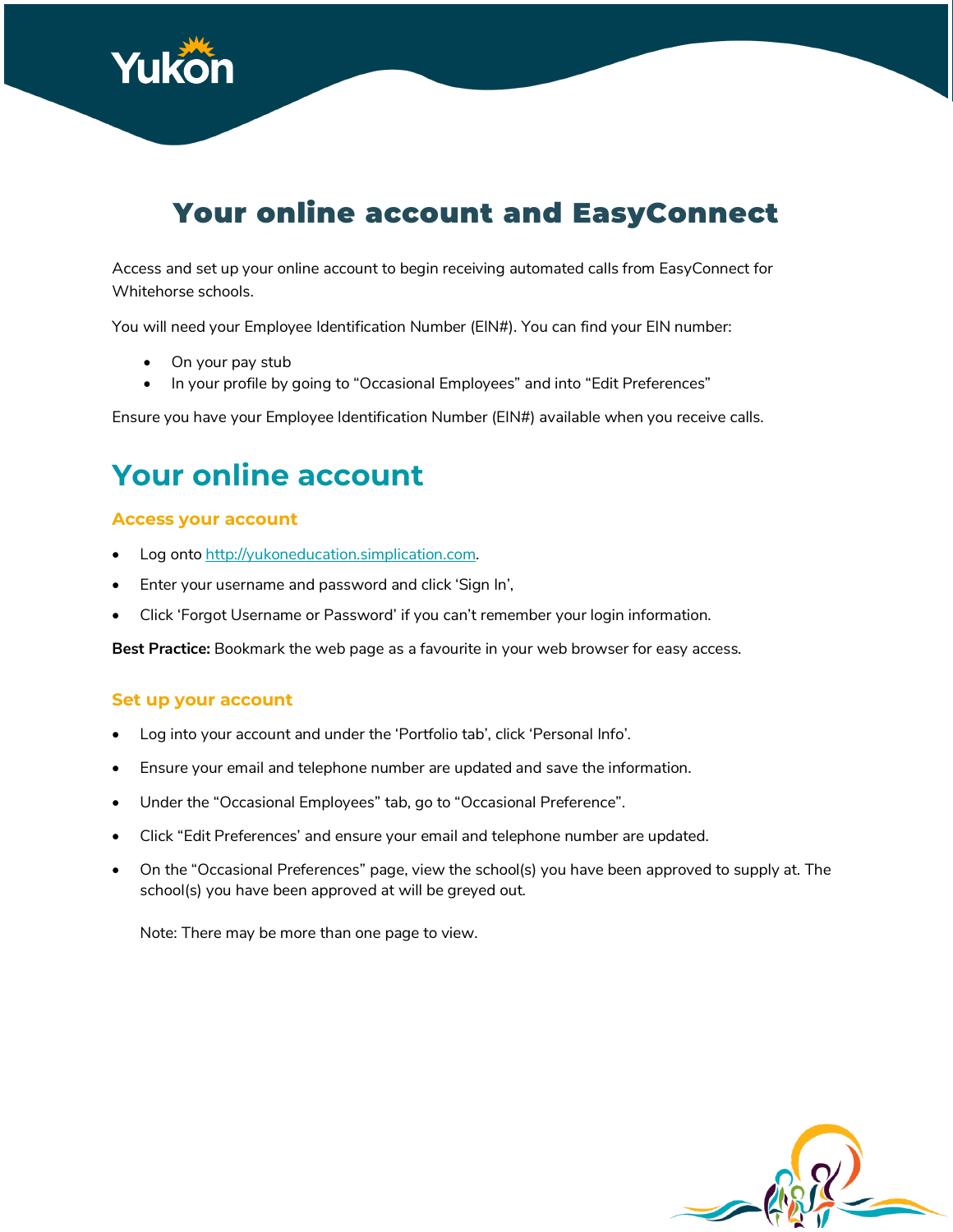

# **EasyConnect**

For same day assignments, EasyConnect will contact you:

• Monday – Friday 6:30 a.m. – 12 p.m.

For future assignments, EasyConnect will contact you:

- Monday Friday 4 p.m.  $9:00$  p.m.
- Saturday-Sunday 11 a.m. 9 p.m. (Stat holidays are treated as Sunday)

If you don't accept the assignment, EasyConnect continues to contact other Substitute Personnel. You can still accept the assignment if it is still available.

Once you accept an assignment, EasyConnect will not contact you for other assignments occurring at that time.

#### **Receive and accept assignments on EasyConnect**

By phone (from 1-855-279-3279)

- When prompted, enter your EIN number followed by the pound (#) key
- Press 5 to accept and press 4 to decline the assignment
- Press 2 to repeat the assignment details

By calling EasyConnect at 1-855-279-3279

- Enter your school district code 16 for the Yukon Department of Education
- Enter your EIN number and press the pound key (#)
- Listen to all assignments offered to you and press 5 to accept and 4 to decline

By text

- After you receive a text message, log into your online account or call back 1-855-279-3279
- Under the 'Occasional Employees' tab, go to your 'Postings Archive' page.
- Select the assignment you are interested in and click the 'Accept' button

By email

- Click on the link at the bottom of the email and log into your account or call 1-855-279-3279
- Under the 'Occasional Employees' tab, got to 'Postings Archive' page and click 'Accept'.

#### By Smartphone

- Log on to http://yukoneducation.simplication.com (do not use www in the URL).
- Enter username and password and click 'Login'.
- To view or accept an assignment, click on 'Postings Archive'.
- To review accepted assignments, click on 'Accepted Postings'.

You will not be able to update 'My Calendar' on the mobile site but you can review it.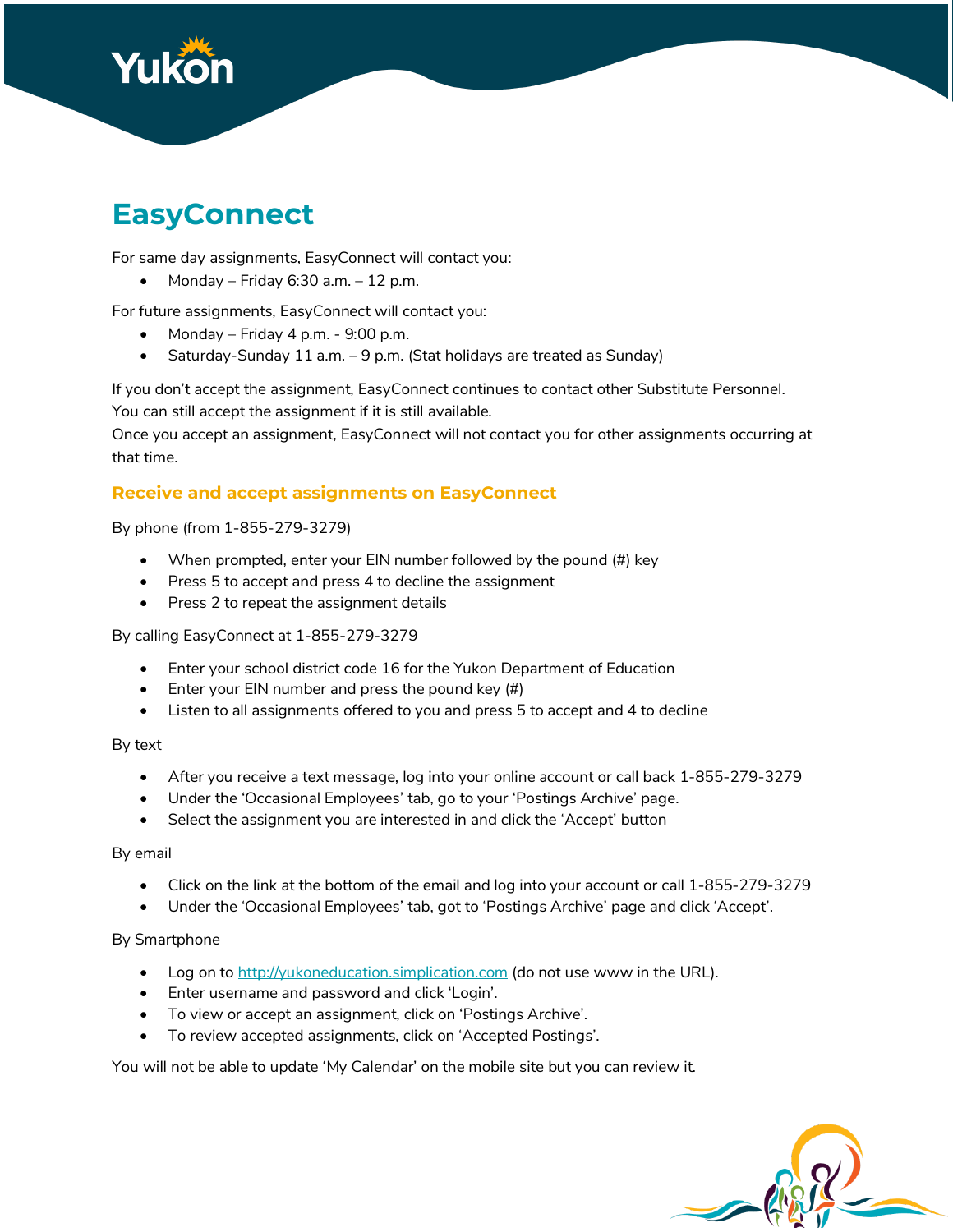

# **Update your availability**

Avoid receiving calls from EasyConnect for days you are not available by updating your calendar.

### **Update your calendar**

- 1. Log into your account on http://yukoneducation.simplication.com.
- 2. Under the 'Occasional Employees' tab, click on 'My Calendar'.
- 3. Click on the << or >> at the top of the calendar to change the month.

You have two options to update your calendar:

- Option 1: For a one-time occurrence
	- o click 'add an event'
	- o 'Description' is a mandatory field, but only visible to you (the Department of Education will only see 'Not Available').
	- o Click on 'All Day' and select a date in the calendar if you will be unavailable all day; or select the hours you will not be available on a specific day.
	- o If you select 'Until further notice', the system will book you out until you deselect it again.
- Option 2: For a recurring event
	- o 'Description' is a mandatory field, but only visible to you (The Department of Education will only see 'Not Available').
	- o Select the day(s) of the week of your recurring event.
	- o Select the time of your event.

For example: If you were not available every Monday, you would select 'Monday' and 'All day'

Remember to always click 'Save' after you update

#### **How to delete/edit an event**

- 1. Log into your account and click 'My calendar' under the 'Occasional Employees' tab.
- 2. Use the  $<<$  or  $>>$  to bring up the month you are interested in.
- 3. Click on the event you wish to delete.
- 4. A detailed window will appear and you can then select 'Delete or Edit this event'